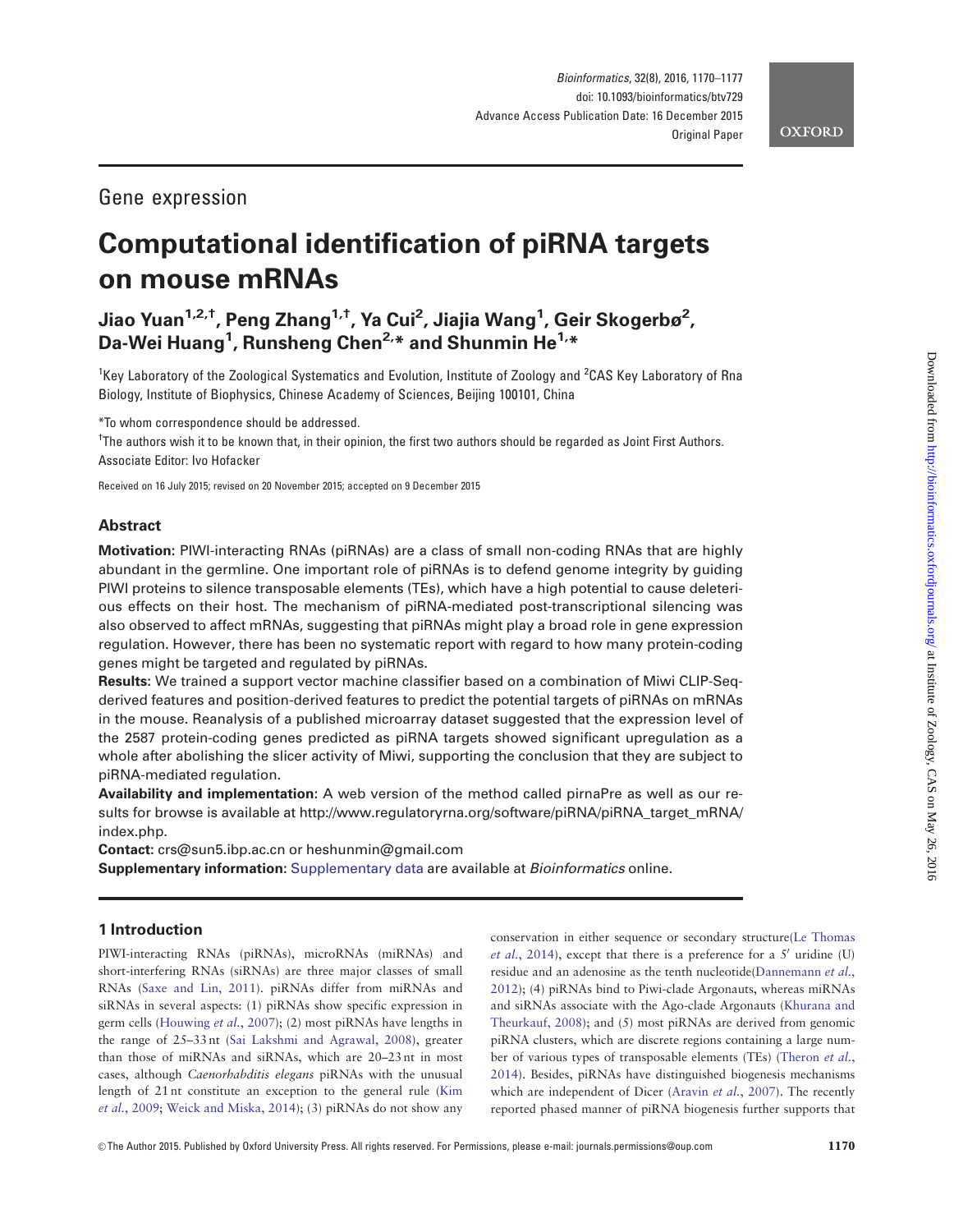<span id="page-1-0"></span>piRNAs are more diverse than other classes of small RNAs [\(Han](#page-7-0) et al.[, 2015;](#page-7-0) Mohn et al.[, 2015;](#page-7-0) [Siomi and Siomi, 2015\)](#page-7-0).

The existence of piRNAs represents adaptive control mechanisms that protect the genomic architecture against TEs, which constitute a large fraction of the mammalian genome and are a constant threat to the host ([Kelleher and Barbash, 2013;](#page-7-0) [Reuter](#page-7-0) et al., 2011; [Zamudio and Bourc'his, 2010](#page-7-0)). PIWI proteins participate in the piRNA pathway[\(Le Thomas](#page-7-0) et al., 2013; Ross et al.[, 2014](#page-7-0); [Siomi](#page-7-0) et al.[, 2011](#page-7-0)). The mutation of Miwi in the mouse results in male infertility and the upregulation of LINE1 retrotransposon transcripts ([Reuter](#page-7-0) et al., 2011). There have been similar observations made in flies when mutations in *piwi*, aub or Ago3 occurred [\(Siomi](#page-7-0) et al., [2011\)](#page-7-0). The silencing machinery is similar to that of siRNAs and miRNAs (Ishizu et al.[, 2012;](#page-7-0) [Reuter](#page-7-0) et al., 2011). A piRNA recognizes a transposon transcript target by complementarity, and the interacting PIWI protein then slices via its catalytic domain, cleaving the target at a position 10-nt downstream of the  $5'$  end of the piRNA, generating a 5'-monophosphate containing fragment ([Ishizu](#page-7-0) et al.[, 2012;](#page-7-0) [Reuter](#page-7-0) et al., 2011).

Recent studies suggest that piRNA-mediated cleavage acts not only on TEs ([Weick and Miska, 2014\)](#page-7-0) but also on mRNAs [\(Aravin](#page-7-0) et al.[, 2001](#page-7-0); [Nishida](#page-7-0) et al., 2007; [Rouget](#page-7-0) et al., 2010; Saito [et al.](#page-7-0), [2009](#page-7-0); [Zhang](#page-7-0) et al., 2015). In silkworm, [Kiuchi](#page-7-0) et al. (2014) even discovered that a single piRNA is responsible for primary sex determination by mediating cleavage of the Masc mRNA, demonstrating the functional importance of piRNA-mediated cleavage on mRNA. Our previous study revealed widespread Miwi/piRNA-mediated mRNA cleavage events in mouse testes and demonstrated the functional importance of the temporal cleavage of piRNA target mRNAs for spermiogenesis (Zhang et al.[, 2015](#page-7-0)). Taking advantage of published global  $5'$  RACE (rapid amplification of  $5'$  complementary DNA ends) tags, we previously identified 169 piRNA-targeted mRNAs [\(Zhang](#page-7-0) et al.[, 2015\)](#page-7-0). The role of piRNAs in mediating mRNA cleavage is also evidenced in C. elegans (Lee et al.[, 2012\)](#page-7-0) and D. melanogaster ([Brower-Toland](#page-7-0)et al., 2007). However, there has been no systematic assessment with respect to how many protein-coding genes might be regulated by a piRNA-guided cleavage mechanism.

In this study, we trained a support vector machine (SVM) classifier to predict potential piRNA targets on protein-coding genes. Because base-pairing recognition by piRNAs as well as the physical association of Miwi are both critical for piRNA-guided cleavage in mouse male germ cells, the anti-Miwi crosslinking immunoprecipitation coupled with deep sequencing (CLIP-seq) data that we produced recently was used to obtain both piRNAs and target fragments. In particular, we introduced a combination of CLIP-Seqderived features and position-derived features. In contrast to the previous identification of piRNA targets from  $5'$  RACE tags, which is restricted to the sequencing depth, we have undertaken a genomewide scan across all sites of mRNA transcripts and computationally identified 3781 mRNAs of 2587 protein-coding genes as potential piRNA targets. This result was further validated by a microarray dataset that presented gene expression differences between catalytic mutant without Miwi slicer activity and the wild type. The dataset of piRNA targets in mRNAs is available for browsing, searching and download via [http://www.regulatoryrna.org/software/piRNA/](http://www.regulatoryrna.org/software/piRNA/piRNA_target_mRNA/index.php) [piRNA\\_target\\_mRNA/index.php](http://www.regulatoryrna.org/software/piRNA/piRNA_target_mRNA/index.php).

# 2 Methods

#### 2.1 Biologically relevant dataset

The potential piRNA target sites that we recently identified ([Zhang](#page-7-0) et al.[, 2015\)](#page-7-0) were used as positive examples of our training dataset.

We have previously reported 169 protein-coding genes with 193 target sites of piRNAs. Two protein-coding genes were removed because they have multiple genomic loci on different chromosomes. Consequently, the positive examples of our training dataset consist of 191 target sites in 167 protein-coding genes.

To construct reliable negative examples for the training dataset, we referred to the published microarray data performed on wild type and Miwi mutant mouse testis in two replicates [\(Reuter](#page-7-0) et al., 2011). Considering that the expression level of genes that were not targeted by piRNAs should not be influenced when the slicer activity of Miwi is disrupted, we first extracted genes that showed little change in expression between wild type and the Miwi mutant (data from GEO: GSE32180). To equalize the amount of positive and negative examples, 191 were randomly selected from the resulting 3071 proteincoding genes that had an expression level not affected by the Miwi mutation. Each of these genes contributes one site by random selection, generating 191 sites as negative examples for the training dataset (See [Supplementary Fig. S1](http://bioinformatics.oxfordjournals.org/lookup/suppl/doi:10.1093/bioinformatics/btv729/-/DC1) for details). Thus, the final size of the dataset was 382 sites from 358 specific protein-coding genes.

#### 2.2 Antimiwi CLIP-seq processing

Anti-Miwi CLIP-seq was performed as described previously ([Xue](#page-7-0) et al.[, 2013\)](#page-7-0) and deposited in the GEO database under the accession number GSE67683. The sequenced reads were first mapped to the mouse genome (mm9) using Bowtie ([Langmead](#page-7-0)et al., 2009). The reads that were successfully mapped were further classified into piRNAs and Miwi targets according to their length (Fig. 1). Reads with a length of 25–33 nt were classified as piRNAs, whereas longer reads (36 nt) were classified as Miwi targets. Reads with a shorter length were discarded because it was difficult to determine to which class they belonged. Of the  $\sim$ 48 million reads that were mapped to the mouse genome, a total of  $\sim$ 17 million reads corresponded to



\* means there are different mapping criteria for piRNAs and Miwi targets when mapped to RefSeq mRNAs (see details in<br>MATERIALS AND METHODS).

Fig. 1. Pipeline for extracting MIWI CLIP-Seq features (see Section 2). The RNA library was obtained following the CLIP protocol and subjected to highthroughput sequencing. The reads that were successfully mapped to the genome were then classified as piRNAs or Miwi targets according to their length. The classified reads were mapped to the mRNAs of RefSeq with Bowtie using different mapping criteria. The yellow star depicts a candidate piRNA cleavage site. In this presented example, the piRNA enrichment of the candidate site is counted as three, whereas the Miwi target enrichment is counted as two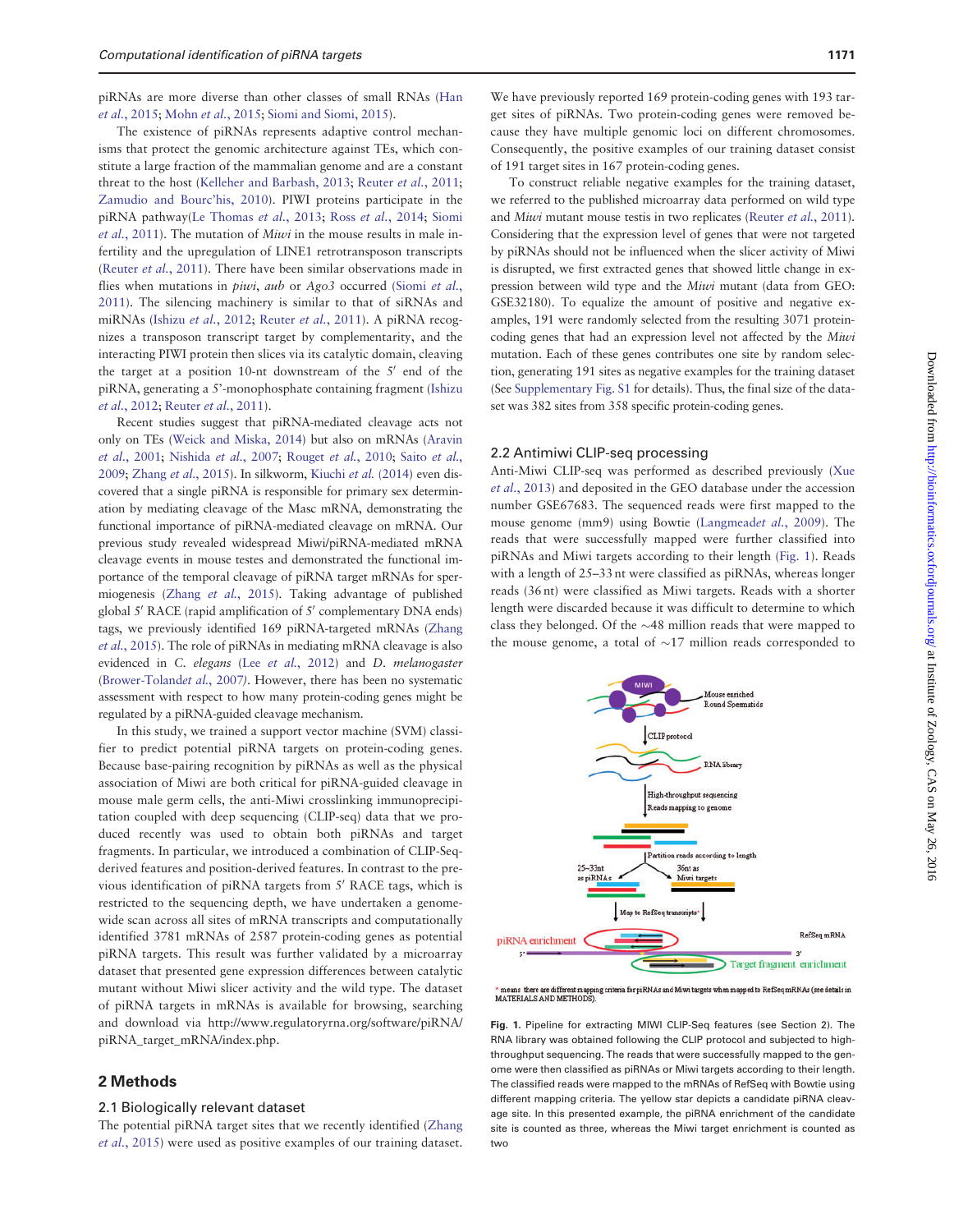piRNAs and  ${\sim}10$  million reads correspond to Miwi targets. Miwi targets with more than one genomic location were excluded from further consideration.

#### 2.3 Support vector machine

We used an SVM ([Boser, 1992](#page-7-0)) to build a classifier discriminating the target sites of piRNAs on mRNAs. SVM mapped the sample vectors into a high-dimensional feature space in which the samples may be separated by an optimal boundary through the kernel transformation. In our study, a radial basis function (RBF) kernel was used:

$$
k(x_i, x_j) = exp(-\gamma ||x_i - x_j||^2)
$$

where the parameter  $\gamma$  determines the similarity level of the features. In practice, a separating hyperplane may not exist when a problem is very noisy or complex. Thus slack variables  $\xi_i \geq 0$  for all  $i = 1...n$  are introduced to loosen the constraints as follows ([Bennett and Mangasarian, 1992\)](#page-7-0):

$$
yi(\langle w,x_i\rangle{+}b)\geq 1-\xi_i\quad\text{for all}\quad i=1,{\dots},n.
$$

A classifier that generalizes well is then obtained by adjusting both the classifier capacity  $\|w\|$  and the sum of the slacks  $\sum_i \xi_i$ , which can be realized by minimizing the following objective function:

$$
\frac{1}{2}\|w\|^2{+}C{\displaystyle\sum_{i=1}^{n}}\ \xi_i
$$

subject to the constraints on  $\xi$  and (2), where the constant  $C > 0$  determines the trade-off between margin maximization and training error minimization. Consequently, two parameters,  $\gamma$  and C should be determined in the classification model.

#### 2.4 SVM features

The SVM features that were used for classifier training were categorized into two groups: anti-Miwi CLIP-Seq-derived features and position-derived features. An analysis of anti-Miwi CLIP-Seq resulted in two features for a site to be predicted: the enrichment of 5' ends of distinct piRNAs at position 10 nt downstream of the site and the enrichment of target fragments that were detected in the Miwi complex mapping to a region ranging from 150 nt upstream to 150 nt downstream of the site [\(Fig. 1\)](#page-1-0). To generate the piRNA enrichment, the full-length mRNA sequences of the RefSeq database (Pruitt et al.[, 2012](#page-7-0)) were scanned by Bowtie to search for sites with a possible piRNA interaction. Complementary base-pairing focused on the first 21 nucleotides from the  $5'$  end of piRNAs by an imperfect pattern. No more than three mismatches were allowed. At the same time, at least one perfect match for the first three nucleotides from the 5' end of piRNAs was required. piRNA enrichment for a given site is calculated as the number of distinct piRNAs with  $5'$ ends that are located exactly 10 nt downstream of the target site based on base-pairing complementarity to the flanking sequence. piRNAs interacting with more than 100 mRNAs were eliminated because their targeting might result from the complementary basepairing of simple sequence repeats that were difficult to distinguish from random hits. Additionally, the genomic locations of Miwi targets were compared to those of mRNAs by BEDTools ([Quinlan,](#page-7-0) [2014\)](#page-7-0). The enrichment of Miwi targets for a specific site was counted as the number of Miwi target reads overlapping the neighboring region of the site with 150 nt extended upstream and downstream. An empirical value of 155 was set as the upper limit for the enrichment of Miwi targets. Both of the anti-Miwi CLIP-Seq-derived features had quantitative values.

For position-derived features, we incorporated information from three aspects. First, the position of the candidate target site was compared to the architecture of the mRNA to which it belongs to determine whether it was located in the 5'UTR, CDS or 3'UTR. Second, 10 neighboring nucleotides upstream and downstream of the target site were extracted, generating a sequence of 20 nucleotides with the target site exactly in the middle. The sequence was then scanned to determine whether it consisted of short repeats (kmer tandem repeat in which  $k = 2$ , 3 or 4). Third, the nucleotide selection (the use of A, U, C and G) at the 20 nucleotide positions represented the remaining features. All of the position-derived features had qualitative values (0 or 1). In total, we obtained a feature space of 86 dimensions, and all of the feature values were normalized to have real values with a mean of 0 and a standard deviation of 1.

#### 2.5 Parameter optimization and classifier evaluation

Before applying a trained SVM classifier for large-scale prediction, the performance of our method should be evaluated. We first divided our dataset by random selection into two groups: 70% in the first group for SVM classifier training and the remaining 30% in the second group for independent validation. Data for validation should not participate in any of the steps of classifier training. Before training the SVM classifier on the first group, we should determine in advance two SVM parameters,  $\gamma$  and C, by 10-fold cross validation. The first group is further divided into 10 subgroups of equal size by random sampling. At each sampling, nine subgroups were used to train an SVM classifier given a specific pair of values for  $\gamma$  and C, while the remaining subgroup was used to test the performance of the trained classifier. The average prediction accuracy of the 10-fold cross validation was recorded to represent the performance of the specific pair of values for  $\gamma$  and C. After all of the combinations of values for  $\gamma$  and C were tested, the best pair of values was selected according to the best prediction accuracy. The SVM classifiers were trained on the whole of the first group with the selected parameters and applied to the second group. The sensitivity and specificity of prediction were calculated by setting different thresholds of the SVM score, thus generating an ROC curve that had an area that represented the performance of the SVM classifier. A larger area under the curve indicated better performance. To avoid possible bias in one categorization, the assessment described above was repeated 10 times and the ROC curve was plotted with the specificity and sensitivity averaged from the result of 10 repeated evaluations. Because a genome-wide prediction would be conducted across all of the sites of the full-length mRNA transcripts, evaluation at the gene level is more important. The evaluation at the gene level was different from previous evaluations in that a gene was considered a piRNA target as long as it contained at least one site that was predicted as 'positive' after all of its sites are scanned by the classifier.

#### 2.6 Functional enrichment of piRNA target genes

A functional enrichment analysis was performed for predicted piRNA target genes with the GO Enrichment Analysis Software Toolkit (GOEAST) ([Zheng and Wang, 2008\)](#page-7-0). The resulting GO terms with a P-value<0.05 and log-odds ratio  $(LR) > 0.7$  were considered statistically significant.

#### 2.7 Public microarray data analysis

As described previously [\(Zhang](#page-7-0) et al., 2015), the raw data (CEL file format) for samples of round spermatids (GSE32180) ([Reuter](#page-7-0) et al., [2011\)](#page-7-0) and elongating spermatids (GSE59291) [\(Reuter](#page-7-0)et al., 2011) from adult mouse testes were downloaded and load into R [\(Team,](#page-7-0)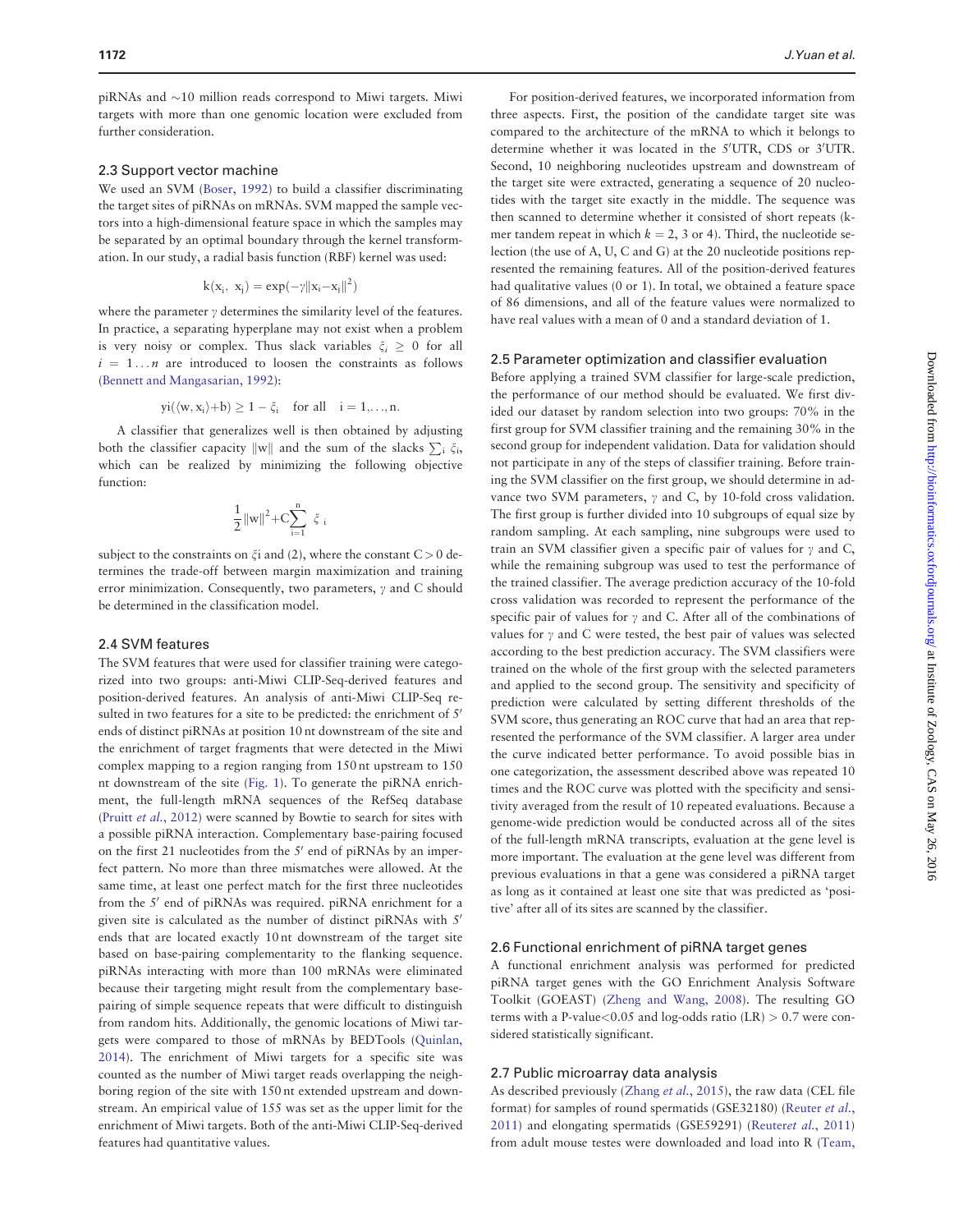[2011\)](#page-7-0). Signal intensities were normalized and log2 transformed by the affy package and rma package. For comparison of gene expression levels between the two different platforms, the expression levels were further normalized by the limma package.

# 3 Results

# 3.1 Performance of the SVM classifier

The performance of the SVM classifier was evaluated at two levels, the site level and the gene level, following the steps that were described in the Methods section. At the site level, a test applying a set of different threshold values to the SVM scores resulted in an area under the ROC curve of 87.25% (Fig. 2a), with a specificity of 89.48% and a sensitivity of 63.91% corresponding to a default threshold of zero. Since the trained SVM classifier would be applied to scan all of the sites across the full-length of the mRNA sequence of a candidate target gene to determine whether it is a target of piRNAs, the performance of the SVM classifier was reevaluated at the gene level. After all of the sites were scanned, an mRNA was determined as a potential target of piRNAs if it contained at least one site that was classified as 'positive'. The reevaluation gave an area under the ROC curve of 75.55% at the gene level (Fig. 2b), whereas the default threshold of zero resulted in a specificity of 82.07% and a sensitivity of 62.75%.

#### 3.2 Identification of piRNA targets on mRNAs

A final SVM classifier was built based on the whole training dataset with the  $\gamma$  and C parameters optimized by a grid search upon 10-fold cross validation. The classifier was then applied to a total of 28 050 mRNAs from the mouse (the 358 genes used as training examples as well as genes with multiple genomic loci were excluded in advance) with a default threshold of zero. This generated a list of 3781 mRNAs from 2587 genes which contained 12 233 potential target sites which may be cleaved by piRNAs. On average, each target mRNA harbored more than three target sites. The distribution of number of predicted target sites harbored by each mRNA is shown in [Figure 3a](#page-4-0). It was also observed that piRNA target sites were enriched near the 3' ends of the mRNAs ([Fig. 3b](#page-4-0)). Further analysis of flanking bases revealed a strong bias for U at the mRNA cleavage site and for A 10 nt downstream of the U residue [\(Fig. 3c](#page-4-0)).

[Khurana and Theurkauf \(2008\)](#page-7-0) reported on genes that had mRNA expression levels that showed significant changes after truncation of the slicer activity of Miwi. These data were used to verify our predictions, considering that piRNA targeting genes should have elevated expression levels when the piRNA-guided cleavage mechanism was obstructed. The expression difference of the 2587 predicted piRNA target genes between the Miwi mutant and wild type has a positive trend compared with other genes [\(Fig. 4a](#page-4-0)), suggesting that the prediction result captures a substantial number of actual piRNA target genes.

Moreover, we found a significant decrease in the expression level of 2587 predicted piRNA target genes in elongating spermatids (GSE59291) compared with those in round spermatids (GSE32180) based on global expression profiling analysis [\(Fig. 4b\)](#page-4-0). This result might be explained by the hypothesis that piRNAs ensure germ cell development by suppressing specific genes through a cleavage mechanism.

The predicted piRNA target genes were then subjected to pathway enrichment analysis ([Fig. 5](#page-5-0)). Nearly one-quarter of the target genes were associated with metal ion binding. In addition, a significant proportion of the total predicted target genes were enriched in the regulation of nitrogen compound metabolic process and biosynthetic process. Although piRNAs had been considered to have specific expression in germ cells, this result suggests that piRNAs might have largely unexplored functions.

#### 3.3 Contribution of each feature

To investigate which features were most important in piRNA target prediction, we ranked all features by data mining. The OneR classifier and Ranker methods of the Weka software were used to evaluate the features, and the 20 most important features are shown in [Table 1](#page-5-0). Miwi CLIP-Seq-derived features occupied the first two positions in the rank. Of them, piRNA enrichment was the most important. mRNA fragment enrichment, as inferred from Miwi CLIP-Seq, was the second most important, further indicating that Miwi is necessary in the piRNA-guided cleavage mechanism. The third ranked feature concerns about genomic annotation, with 3'UTR being preferred. Next are features regarding the nucleotide composition. Of all the positions along the sequence of 20 nucleotides, the preference of uracil (U) at the first position and adenine



Fig. 2. Performance of the SVM classifier as evaluated with 10-fold cross-validation at the site level (A) and the gene level (B)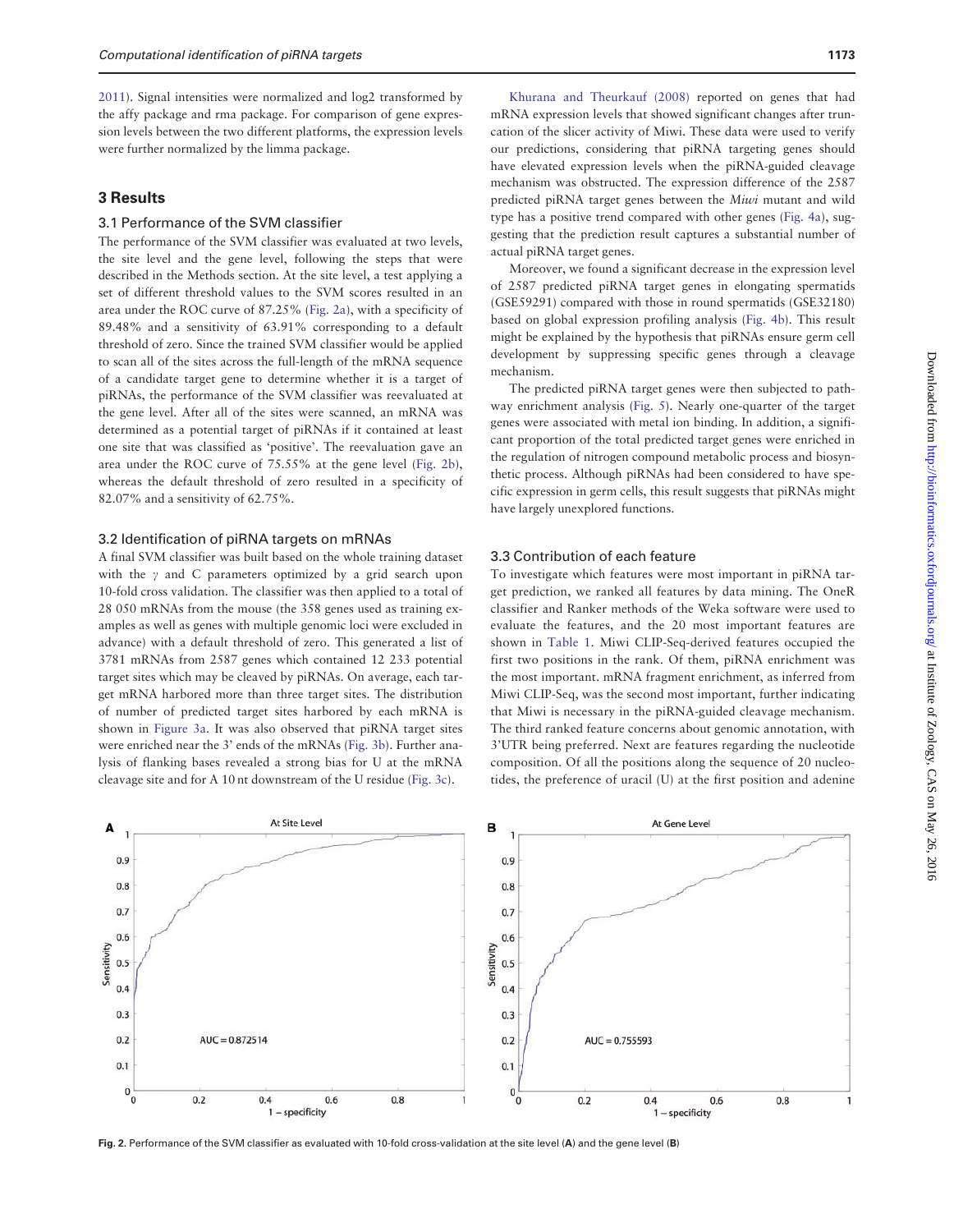<span id="page-4-0"></span>

Fig. 3. Predicted target sites of piRNAs on mRNAs. (A) The distribution of the number of target sites that harbored by an mRNA. The majority of mRNAs that were predicted to be targeted by piRNAs contain only one target site. (B) Enrichment of target sites across the full-length mRNA sequences. The length of the mRNA sequences is scaled to be 100. (C) The motif that was generated from the flanking sequences of the predicted piRNA target sites. The logo was generated by the MEME suite using sequences neighboring 12 233 target sites with 20 nucleotides. The number marked below represents the distance to the target site, '-' representing upstream



Fig. 4. Validation of the predicted piRNA target genes by microarray data. (A) Accumulative distribution of expression difference of the predicted target genes (red line) and other genes (blue line) between the catalytic mutant (Miwi<sup>-/ADH</sup>) and control (Miwi<sup>+/-</sup>) samples (GSE32180). The expression of individual genes is log2 transformed and duplicate averaged. The gene expression difference is presented as the expression in the catalytic mutants minus that in the controls. The P value was calculated by the Wilcoxon rank sum test. (B) Accumulative distribution of the expression of predicted target genes in round spermatids (GSE32180; red line) and elongating spermatids (GSE59291; blue line). The expression of individual genes is log2 transformed and duplicate averaged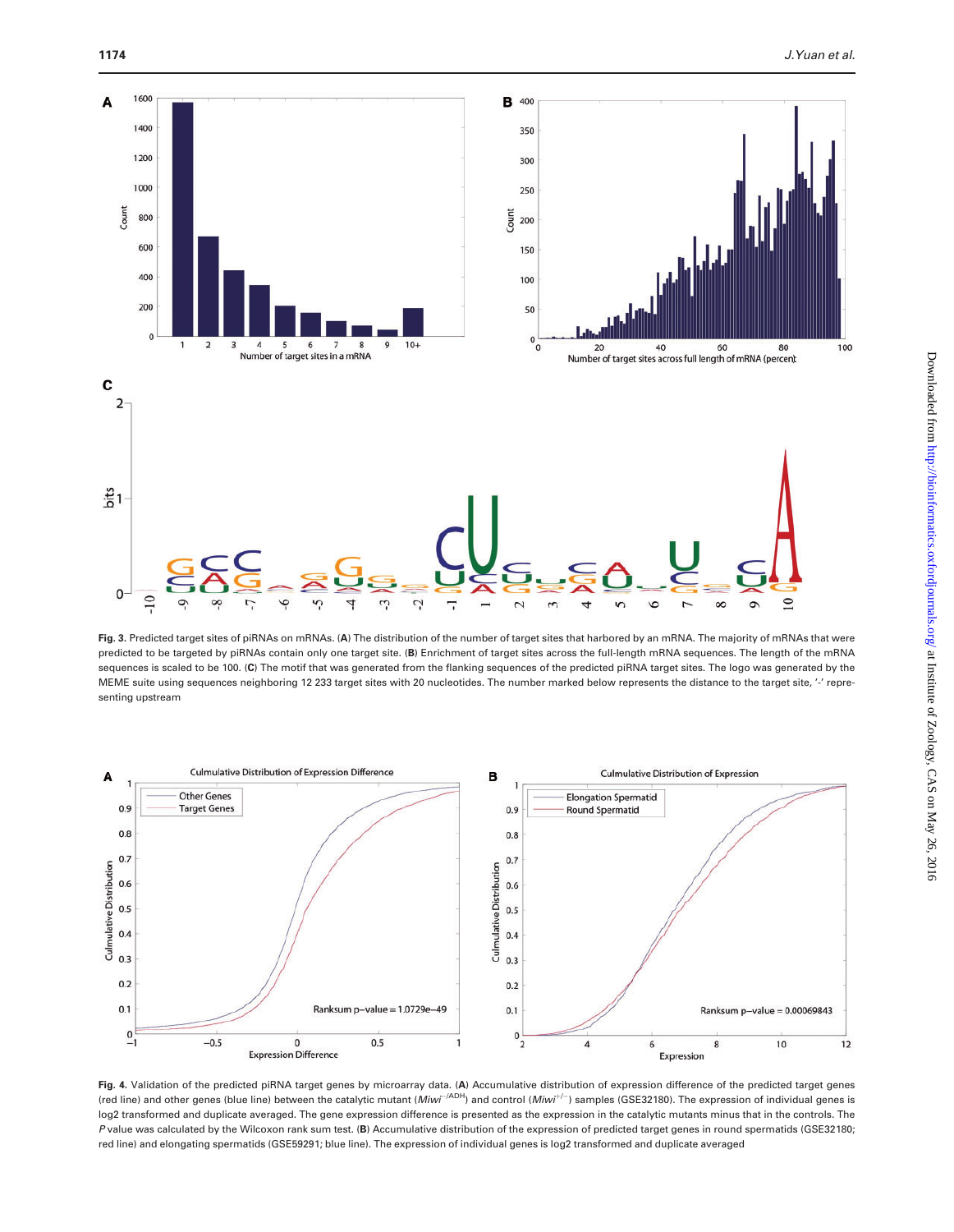<span id="page-5-0"></span>

Functional enrichment of piRNA target protein coding genes

**Molecular Function** 

**Biological Process** 

Fig. 5. Functional enrichment result for the predicted target genes by GOEAST. The resulted GO terms of level 4 with a  $P < 0.05$  and a log-odds ratio  $> 0.7$  were considered statistically significant and are depicted

|  |  | Table 1 The top 20 contributing features |  |
|--|--|------------------------------------------|--|
|  |  |                                          |  |

| Rank           | Rank score | Feature                    |  |
|----------------|------------|----------------------------|--|
| 1              | 82.722     | Enrichment of piRNAs       |  |
| 2              | 71.204     | Enrichment of MIWI targets |  |
| 3              | 70.681     | $3'$ UTR                   |  |
| $\overline{4}$ | 67.801     | U on 1st position          |  |
| 5              | 67.539     | A on 10th position         |  |
| 6              | 66.492     | <b>CDS</b>                 |  |
| 7              | 61.78      | U on 6th position          |  |
| 8              | 60.995     | A on 5th position          |  |
| 9              | 60.471     | G on 1st position          |  |
| 10             | 60.209     | U on -10th position        |  |
| 11             | 60.209     | G on 9th position          |  |
| 12             | 59.948     | U on 9th position          |  |
| 13             | 58.9       | G on -1st position         |  |
| 14             | 58.639     | U on -4th position         |  |
| 15             | 58.639     | C on 5th position          |  |
| 16             | 58.639     | G on 5th position          |  |
| 17             | 58.115     | C on -1st position         |  |
| 18             | 58.115     | G on 6th position          |  |
| 19             | 58.115     | U on 7th position          |  |
| 20             | 57.592     | C on 10th position         |  |

(A) at the tenth position downstream of the target site are the most outstanding, showing complementarity with the preferred usage of U and A at the first and tenth positions from the 5' end of piRNAs.

#### 3.4 Characteristics of mRNA-targeting piRNAs

Of all of the piRNAs that were identified by the anti-Miwi CLIP-Seq experiment, 16 657 piRNA reads representing 3385 different piRNA species contributed to cleavage of the predicted targets on mRNAs. The length profile of these piRNA species showed a stronger peak at 30 nt than that of the total piRNA species from the anti-Miwi CLIP-Seq ([Fig. 6a\)](#page-6-0). An unexpected large percentage of these mRNA-targeting piRNA species  $(\sim 88.54\%)$  were derived from repetitive genomic sequences, whereas the corresponding percentage of repeat-derived piRNAs in the total piRNA population from the anti-Miwi CLIP-Seq data was less than 30% ([Fig. 6b](#page-6-0)). Among the different repeat classes, the SINE family constituted the highest proportion  $(\sim 66.44\%)$ , with Alu-like elements representing largest amount within the SINEs  $(\sim$ 42.48%). A *de novo* motif analysis was performed by the MEME Suite (Bailey et al.[, 2009](#page-7-0)) and discovered a significant consensus sequence residing in these mRNA-targeting piRNAs ([Fig. 6c\)](#page-6-0). More than 700 mRNA-targeting piRNA species harbored the identified motif starting from the first nucleotide at the 5' end. The bias towards U at the 5' end and A at the tenth position downstream indicated the ping-pong interaction. Nontheless, this motif only represented  $\sim$ 23% of all of the mRNA-targeting piRNA species, indicating that this motif alone would be inadequate to distinguish mRNA-regulating piRNAs.

Using the piRNA targets that we previously identified [\(Zhang](#page-7-0) et al., [2015\)](#page-7-0) as positive examples of our training dataset, we made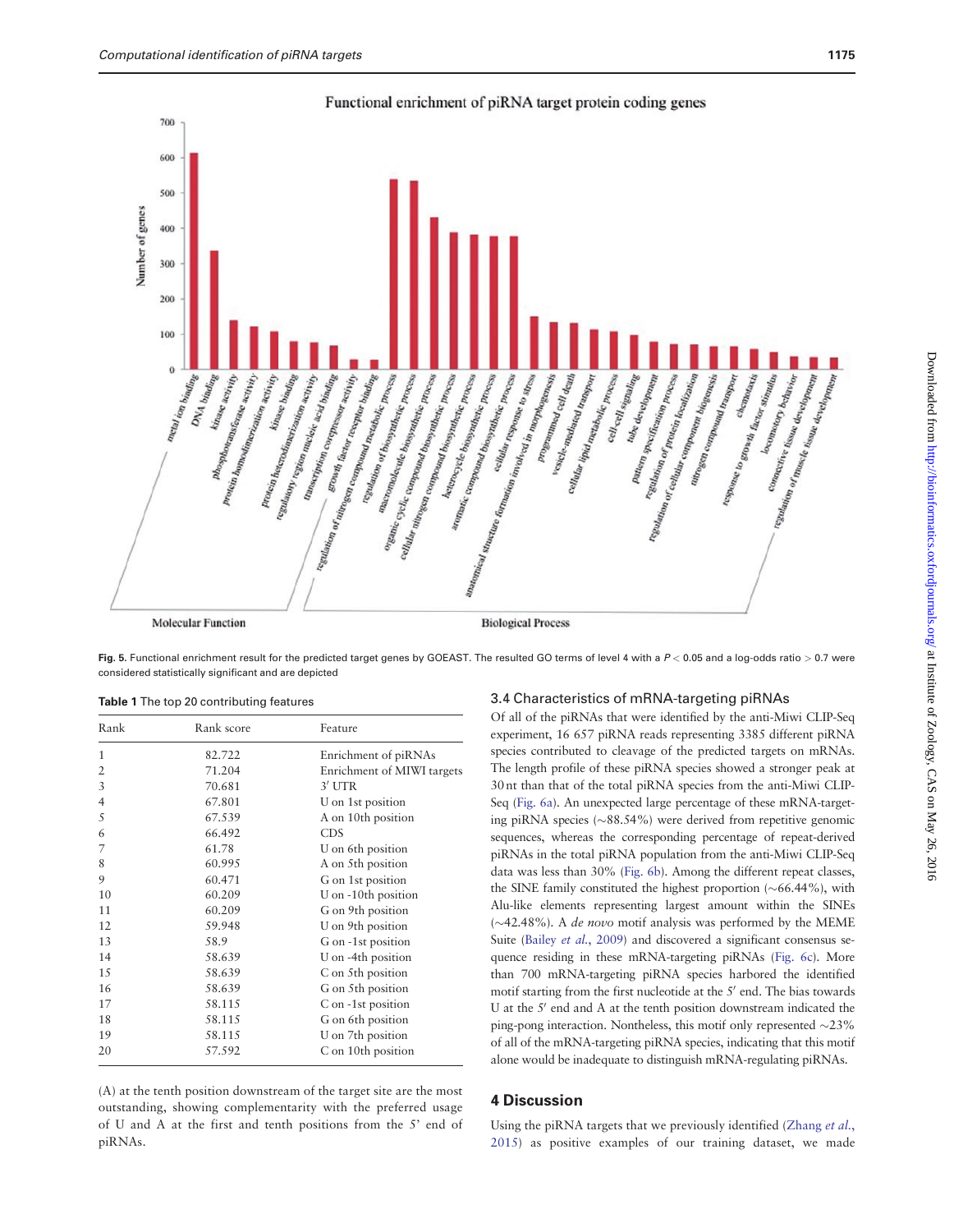<span id="page-6-0"></span>

Fig. 6. Characteristics of mRNA-targeting piRNAs. (A) Length profiles of mRNA-targeting piRNA species and total piRNA species from CLIP-Seq. (B) Diagram depicting the genomic distribution of the mRNA-targeting piRNA species and the total piRNA species from CLIP-Seq relative to repetitive sequences. (C) Enriched motif that was generated from mRNA-targeting piRNA species by MEME

genome-wide de novo predictions and provided a much larger list of mRNAs that might be targeted and cleaved by piRNAs. In this study, we took advantage of CLIP-Seq data, which are specific to fragments that are bound by the Miwi protein, whereas the previous study was based on 5' RACE sequencing data, which contains not only fragments that are produced by piRNA-mediated cleavage but also other biological processes. Moreover, the previous study was restricted to the coverage of 5' RACE sequencing data on mRNAs, whereas the depth of the CLIP-Seq data that were used in this study makes it possible to systematic explore piRNA targets on mRNAs. In addition, the incorporation of position-derived features enabled the discovery of piRNA target sites that might be missed by the absence of complementary piRNAs from sequenced reads. Our method presents robustness as repeated random selection of negative examples for training the model did not resulted in much difference with regarding to the predicted list of piRNA target genes. It could also be applied to other tissue types which have both training examples and anti-Miwi CLIP-Seq data.

In addition to the repression of mRNAs by cleavage in this study, another repression mechanism is mediated by piRNAs that induces mRNA deadenylation, resulting in mRNA degradation. For example, piRNAs target the nanos 3' UTR with imperfect complementarity, thus facilitating nanos mRNA deadenylation and normal anteroposterior embryonic patterning in Drosophila ([Rouget](#page-7-0) et al., [2010\)](#page-7-0). Recently, Gou et al.[\(2014](#page-7-0)) reported that more than 7000 mRNAs were associated with Miwi, of which approximately 60% experienced destabilization by Miwi in the elongating spermatids of mouse. Together with mRNAs that are involved in piRNA-mediated cleavage, a catalog of nearly ten thousand protein-coding genes are potentially mediated by piRNAs, suggesting a prosperous role of piRNAs in gene expression regulation. Conclusively, piRNAs have mechanisms that act to repress protein-coding gene expression similar to miRNAs, either causing the cleavage of the target or the degradation of the target. Both the miRNA pathway and the piRNA pathway require recognition based on base-pairing and the participation of proteins from the Argonaute protein family. However, because piRNAs are restricted to expression in germ cells, piRNAmediated regulation might take place primarily during spermatogenesis.

# 5 Conclusion

It has been well accepted for a long period of time that the emergence of piRNAs plays a role in genome defense by silencing TEs; however, many recent studies have shown that piRNA-guided silencing mechanisms are also involved in the regulation of nontransposon transcripts. The first example of a piRNA targeting mRNA was described in the Drosophila embryo [\(Rouget](#page-7-0) et al., [2010\)](#page-7-0). A similar phenomenon was also observed in C. elegans, mouse and silkworm [\(Kiuchi](#page-7-0) et al., 2014), suggesting that piRNAs could regulate gene expression via a mechanism similar to that of miRNAs. Although there have been many published programs aimed at predicting miRNA targets as well as public databases curating experimentally verified or computational predicted targets of miRNAs, there have been no studies assessing how many proteincoding genes might be regulated by piRNAs. In our study, piRNA targets on mRNAs were systematically identified at the genomewide level using an SVM classifier. The classifier was trained based on the incorporation of Miwi CLIP-Seq-derived features and position-derived features and achieved an area of the ROC curve of